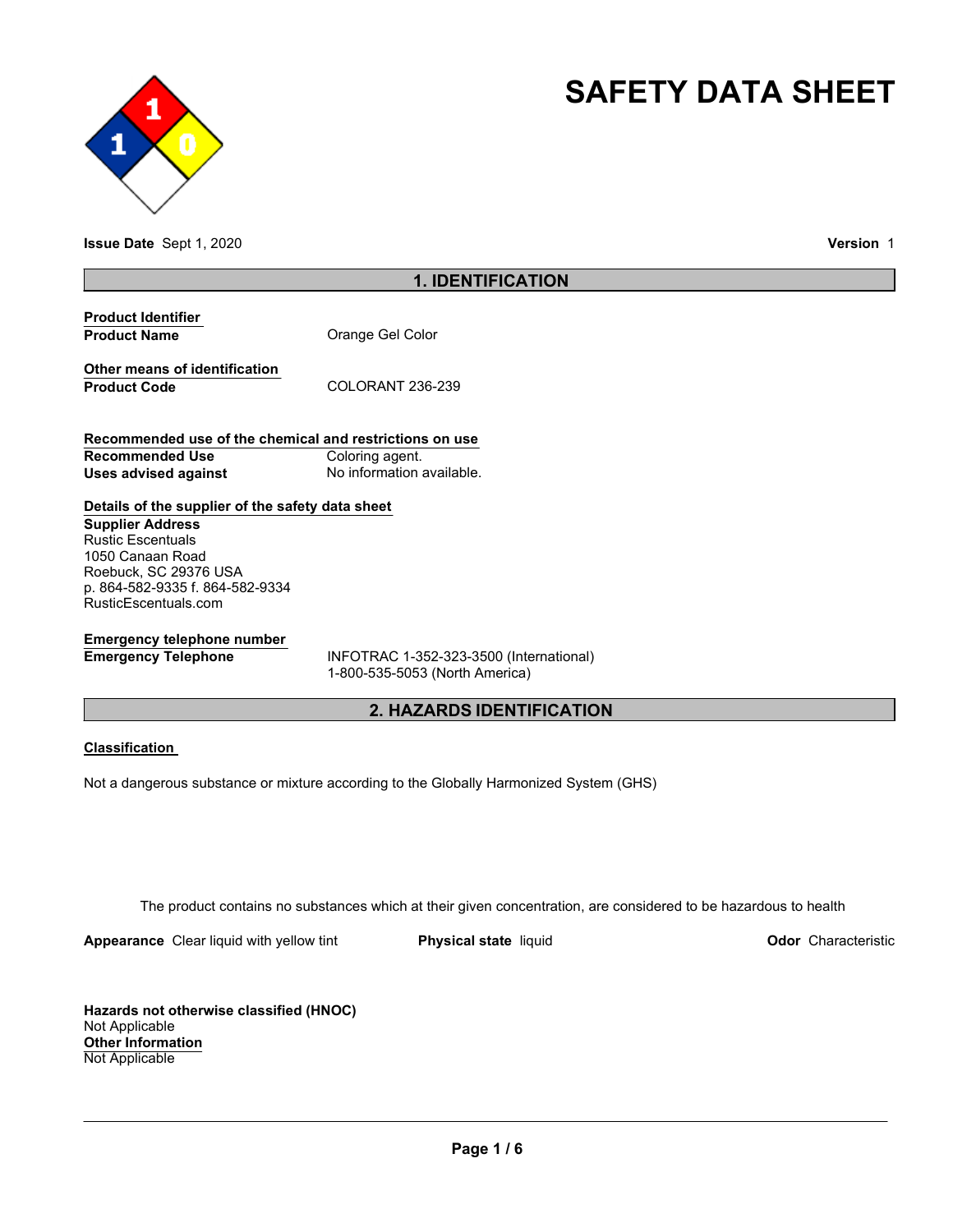## **3. COMPOSITION/INFORMATION ON INGREDIENTS**

| <b>Chemical Name</b> | <b>CAS No</b> | Weight-% | <b>Trade Secret</b> |
|----------------------|---------------|----------|---------------------|
| Glvcerol             | 56-81-5       | 99.0     |                     |
| FD&C Red 40          | 25956-17-6    | 0.5      |                     |
| FD&C Yellow 5        | 1934-21-0     | 0.5      |                     |

# **4. FIRST AID MEASURES**

#### **First aid measures**

| <b>Inhalation</b>   | Not an expected route of exposure. Remove to fresh air. Administer oxygen if breathing is<br>difficult. Seek immediate medical attention/advice. |
|---------------------|--------------------------------------------------------------------------------------------------------------------------------------------------|
| Eye contact         | Rinse immediately with plenty of water, also under the eyelids, for at least 15 minutes. (Call<br>a physician if irritation persists.).          |
| Ingestion           | Product is non-toxic. Do NOT induce vomiting.                                                                                                    |
| <b>Skin Contact</b> | Wash off immediately with soap and plenty of water. Wash contaminated clothing before<br>reuse. If skin irritation persists, call a physician.   |
|                     | Most important symptoms and effects, both acute and delayed                                                                                      |
| <b>Symptoms</b>     | No information available.                                                                                                                        |

# **Indication of any immediate medical attention and special treatment needed**

**Note to physicians Treat symptomatically.** 

### **5. FIRE-FIGHTING MEASURES**

#### **Suitable Extinguishing Media**

Procedures for an oil fire should be followed. Use foam or dry chemical. Water may be used ONLY to keep surrounding containers cool.

#### **Unsuitable Extinguishing Media** Water.

#### **Specific hazards arising from the chemical**

No information available.

**Hazardous combustion products**Carbon and hydrogen oxides.

#### **Protective equipment and precautions for firefighters**

As in any fire, wear self-contained breathing apparatus pressure-demand, MSHA/NIOSH (approved or equivalent) and full protective gear.

### **6. ACCIDENTAL RELEASE MEASURES**

#### **Personal precautions, protective equipment and emergency procedures**

| <b>Personal precautions</b> | Use personal protective equipment as required. |  |
|-----------------------------|------------------------------------------------|--|
| For emergency responders    | Remove all sources of ignition.                |  |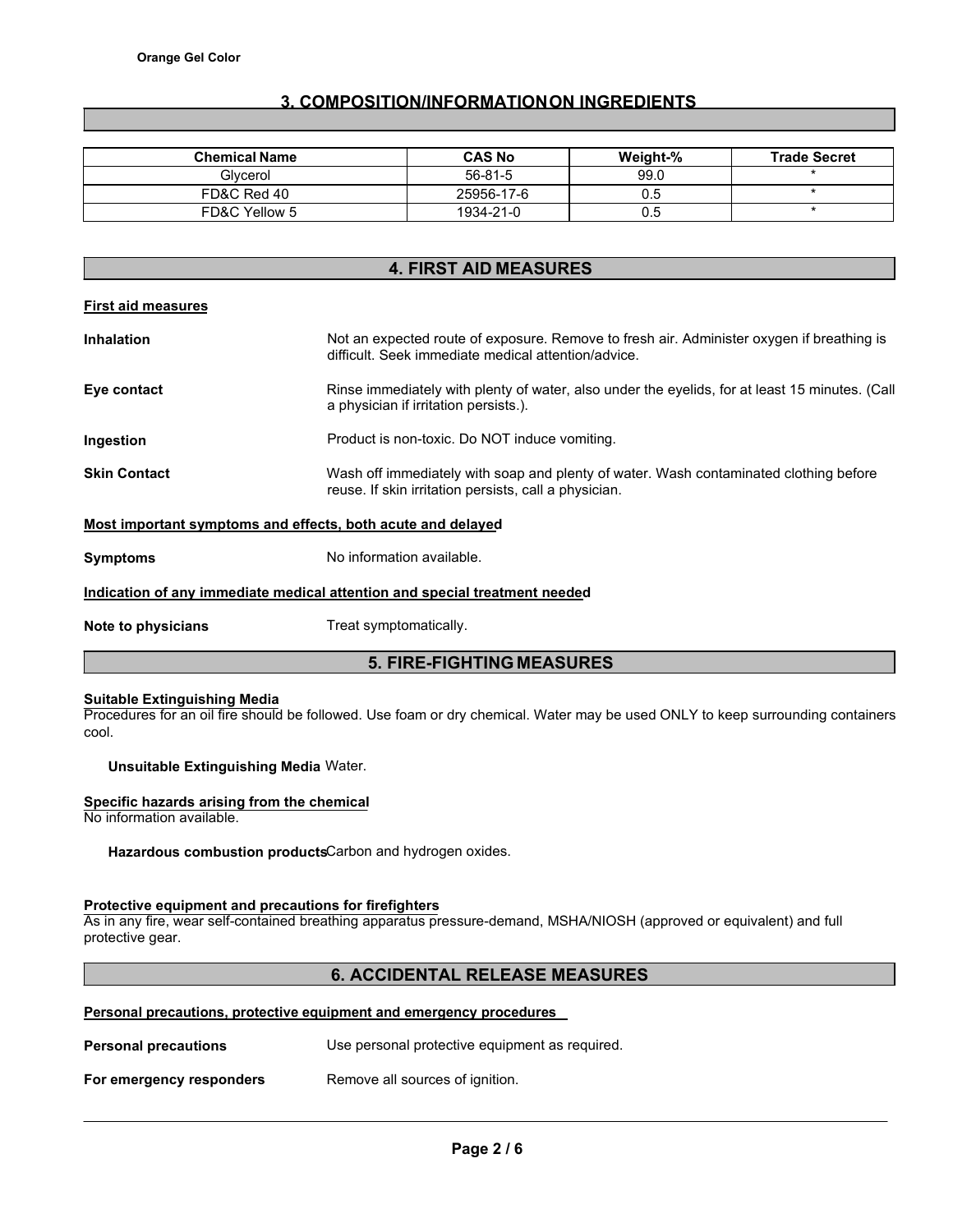#### **Methods and material for containment and cleaning up**

| <b>Methods for containment</b>                                  | Contain and collect spillage with non-combustible absorbent material, (e.g. sand, earth,<br>diatomaceous earth, vermiculite) and place in container for disposal according to local /<br>national regulations (see Section 13).                           |  |  |
|-----------------------------------------------------------------|-----------------------------------------------------------------------------------------------------------------------------------------------------------------------------------------------------------------------------------------------------------|--|--|
| Methods for cleaning up                                         | Soak up with inert absorbent material. Sweep up and shovel into suitable containers for<br>disposal.                                                                                                                                                      |  |  |
| <b>7. HANDLING AND STORAGE</b>                                  |                                                                                                                                                                                                                                                           |  |  |
| <b>Precautions for safe handling</b><br>Advice on safe handling | Keep away from heat, sparks, flame and other sources of ignition (i.e., pilot lights, electric<br>motors and static electricity). Never pierce, drill, grind, cut, saw or weld any container.<br>NFPA Class IIIB storage. Wash thoroughly after handling. |  |  |
| Conditions for safe storage, including any incompatibilities    |                                                                                                                                                                                                                                                           |  |  |
| <b>Storage Conditions</b>                                       | Keep from freezing. If product freezes, allow to thaw completely prior to use.                                                                                                                                                                            |  |  |
| Incompatible materials                                          | Strong oxidizing agents.                                                                                                                                                                                                                                  |  |  |

# **8. EXPOSURE CONTROLS/PERSONAL PROTECTION**

#### **Exposure Guidelines**

| <b>Chemical Name</b> | <b>ACGIH TLV</b>            | <b>OSHA PEL</b>                            | <b>NIOSH IDLH</b> |
|----------------------|-----------------------------|--------------------------------------------|-------------------|
| Glycerol             | TWA: $10 \text{ mg/m}$ mist | TWA: $15 \text{ mg/m}$ mist, total         |                   |
| $56 - 81 - 5$        |                             | particulate TWA: 5 mg/m <sup>3</sup> mist, |                   |
|                      |                             | respirable fraction                        |                   |
|                      |                             | (vacated) TWA: 10 mg/m <sup>3</sup> mist,  |                   |
|                      |                             | total particulate (vacated) TWA:5          |                   |
|                      |                             | $mq/m3$ mist, respirable fraction          |                   |

#### **Appropriate engineering controls**

**Engineering Controls Apply technical measures to comply with the occupational exposure limits.** 

#### **Individual protection measures, such as personal protective equipment**

| <b>Eye/face protection</b>            | Goggles. Eye wash bottle.                                                                                                                                                                                                                                                                                                        |  |
|---------------------------------------|----------------------------------------------------------------------------------------------------------------------------------------------------------------------------------------------------------------------------------------------------------------------------------------------------------------------------------|--|
| Skin and body protection              | Wear protective gloves and protective clothing.                                                                                                                                                                                                                                                                                  |  |
| <b>Respiratory protection</b>         | If exposure limits are exceeded or irritation is experienced, NIOSH/MSHA approved<br>respiratory protection should be worn. Positive-pressure supplied air respirators may be<br>required for high airborne contaminant concentrations. Respiratory protection must be<br>provided in accordance with current local regulations. |  |
| <b>General Hygiene Considerations</b> | Handle in accordance with good industrial hygiene and safety practice.                                                                                                                                                                                                                                                           |  |

# **9. PHYSICAL AND CHEMICAL PROPERTIES**

**Information on basic physical and chemical properties**

| <b>Physical state</b><br>Appearance | liquid<br>Clear liquid with yellow tint | Odor                  |
|-------------------------------------|-----------------------------------------|-----------------------|
| Color                               | vellow                                  | <b>Odor threshold</b> |

**Appearance Characteristic**<br>**A**<br>**A C**<br>**A C**<br>**A C**<br>**A C**<br>**C**<br>**A C**<br>**C**<br>**A C**<br>**C**<br>**A C**<br>**C**<br>**A C**<br>**C**<br>**A C**<br>**C Not determined**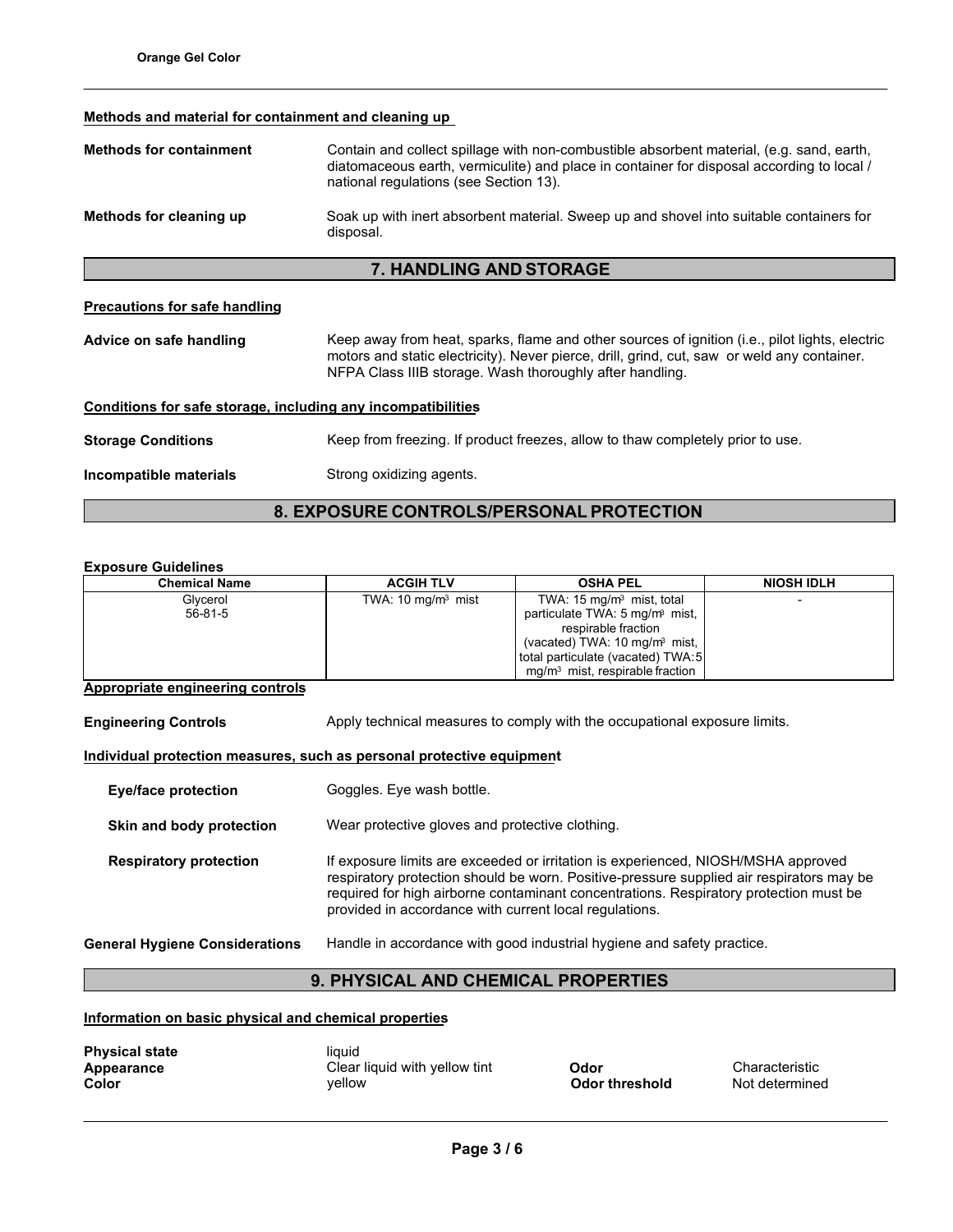| <b>Property</b>                     |
|-------------------------------------|
| рH                                  |
| <b>Melting point/freezing point</b> |
| Boiling point/boiling range         |
| <b>Flash point</b>                  |
| <b>Evaporation rate</b>             |
| Flammability (solid, gas)           |
| <b>Flammability Limits in Air</b>   |
| <b>Upper flammability limits</b>    |
| Lower flammability limit            |
| Vapor pressure                      |
| Vapor density                       |
| <b>Specific Gravity</b>             |
| <b>Water solubility</b>             |
| <b>Solubility in other solvents</b> |
| <b>Partition coefficient</b>        |
| <b>Autoignition temperature</b>     |
| <b>Decomposition temperature</b>    |
| <b>Kinematic viscosity</b>          |
| <b>Dynamic viscosity</b>            |
| <b>Explosive properties</b>         |
| <b>Oxidizing properties</b>         |
|                                     |

# **Other Information**

**Values** Not determined Not determined >350°F 320°F Not determined Not determined **Not determined Not determined Not determined Not determined Specific Gravity** 1.261 Soluble in water Not determined **Not determined Not determined Not determined Not determined Not determined Not determined Not determined** 

**Remarks • Method**

# **10. STABILITY AND REACTIVITY**

#### **Reactivity**

Not reactive under normal conditions

# **Chemical stability**

Stable under normal conditions.

#### **Possibility of Hazardous Reactions** None under normal processing.

**Conditions to avoid** Heat, flames and sparks.

# **Incompatible materials**

Strong oxidizing agents.

#### **Hazardous Decomposition Products**

Carbon and hydrogen oxides.

# **11. TOXICOLOGICAL INFORMATION**

#### **Information on likely routes of exposure**

| <b>Product Information</b> | Product does not present an acute toxicity hazard based on known or supplied information |  |
|----------------------------|------------------------------------------------------------------------------------------|--|
| <b>Inhalation</b>          | No known effect based on information supplied.                                           |  |
| Eye contact                | May cause slight irritation.                                                             |  |
| <b>Skin Contact</b>        | No known hazard in contact with skin.                                                    |  |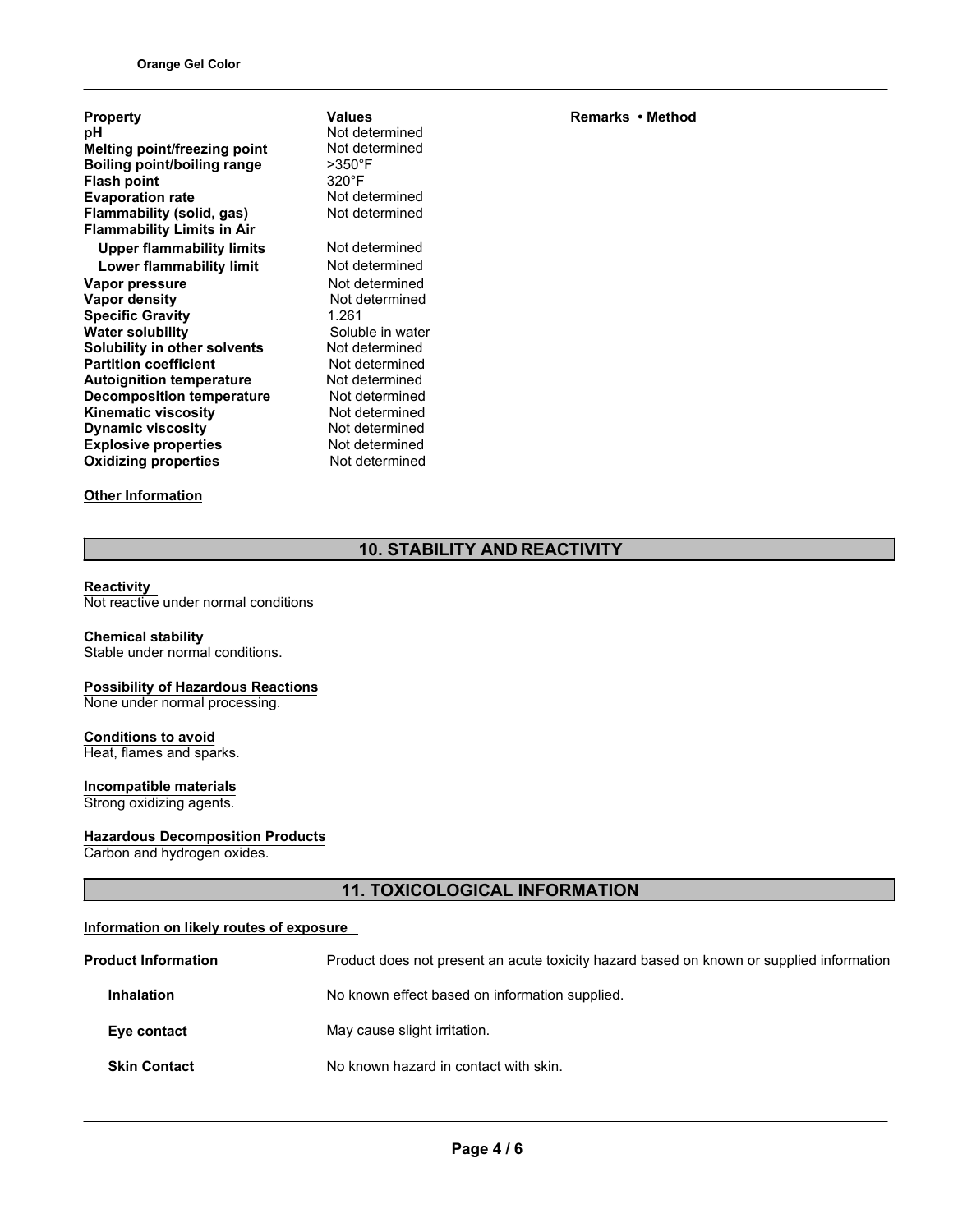**Ingestion** Product is non-toxic.

#### **Information on physical, chemical and toxicological effects**

**Symptoms** No information available.

### **Delayed and immediate effects as well as chronic effects from short and long-term exposure**

**Carcinogenicity** This product does not contain any carcinogens or potential carcinogens as listed by OSHA, IARC or NTP.

#### **Numerical measures of toxicity- Product**

Not determined

# **12. ECOLOGICAL INFORMATION**

#### **Ecotoxicity**

0.5% of the mixture consists of components(s) of unknown hazards to the aquatic environment

| <b>Chemical Name</b> | Algae/aguatic plants | Fish                                                      | Toxicitv to<br>microorganisms | Crustacea                             |
|----------------------|----------------------|-----------------------------------------------------------|-------------------------------|---------------------------------------|
| Glycerol<br>56-81-5  |                      | l 51 - 57: 96 h Oncorhvnchus l<br>mykiss mL/L LC50 static |                               | >500: 24 h Daphnia magna<br>ma/L EC50 |

### **Persistence and degradability**

Not determined.

#### **Bioaccumulation**

Not determined.

#### **Mobility**

Not determined.

| <b>Chemical Name</b>      | <b>Partition coefficient</b> |
|---------------------------|------------------------------|
| Glycerol<br>$56 - 81 - 5$ |                              |

**Other adverse effects** Not determined

### **13. DISPOSAL CONSIDERATIONS**

| <b>Waste treatment methods</b> |                                                                                                                                                                                                                                                                                                                                                                                                                                                                                                                                |
|--------------------------------|--------------------------------------------------------------------------------------------------------------------------------------------------------------------------------------------------------------------------------------------------------------------------------------------------------------------------------------------------------------------------------------------------------------------------------------------------------------------------------------------------------------------------------|
| <b>Disposal of wastes</b>      | This material, as supplied, is not a hazardous waste according to Federal regulations (40<br>CFR 261). This material could become a hazardous waste if it is mixed with or otherwise<br>comes in contact with a hazardous waste, if chemical additions are made to this material, or<br>if the material is processed or otherwise altered. Consult 40 CFR 261 to determine whether<br>the altered material is a hazardous waste. Consult the appropriate state, regional, or local<br>regulations for additional requirements. |
| Contaminated packaging         | Disposal should be in accordance with applicable regional, national and local laws and<br>regulations.                                                                                                                                                                                                                                                                                                                                                                                                                         |